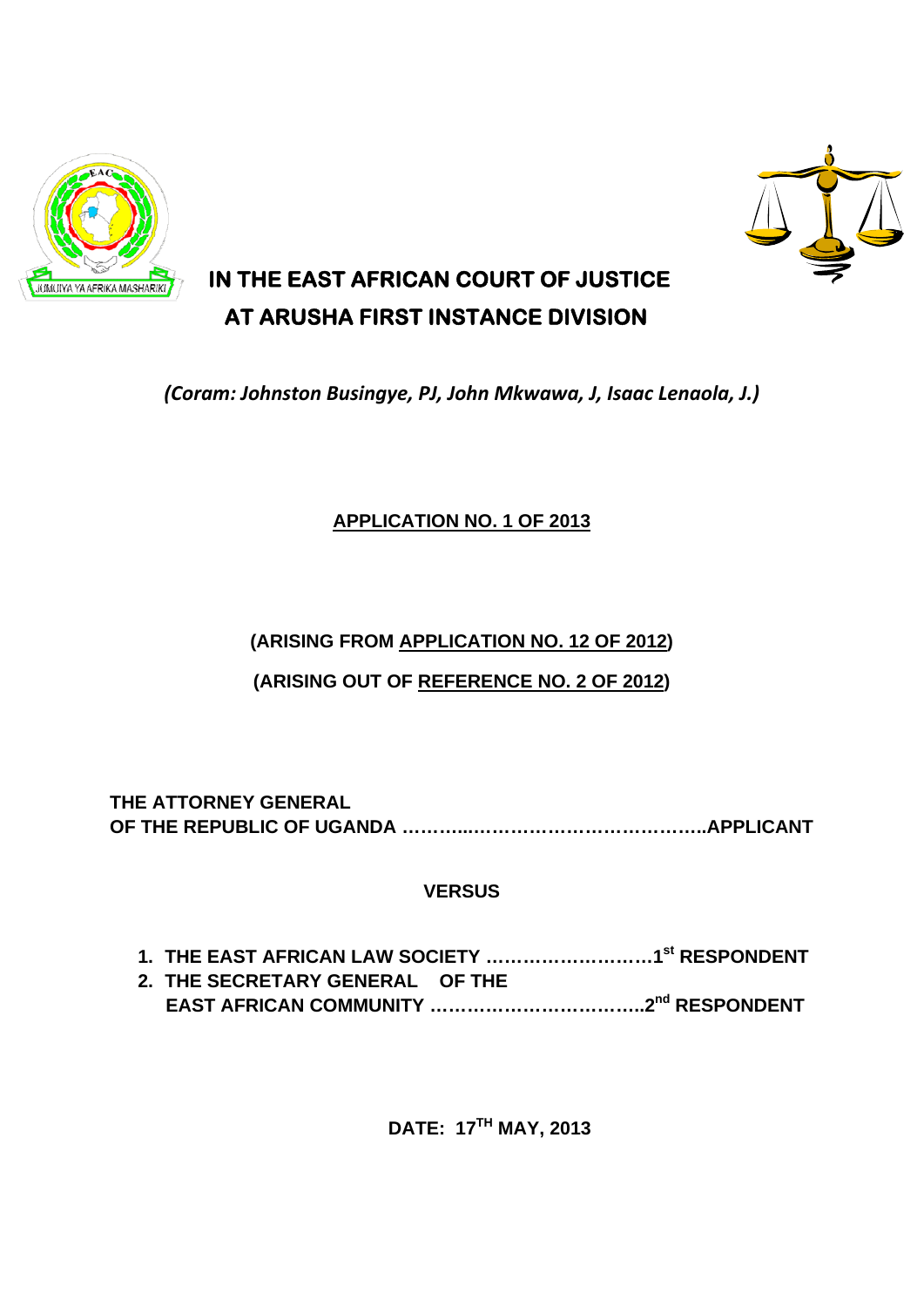#### **RULING**

#### **Introduction**

1. The Attorney General of the Republic of Uganda ( hereinafter " **the Applicant''**) brought this Notice of Motion dated 14<sup>th</sup> March 2013 under the provisions of Rules 54 (2), 110 (1), (2) and (3) of the Rules of Procedure of this Court and save for the prayers on costs, the only substantive order sought is the following:

*"An order doth issue to stay execution of the ruling and orders in application No. 12 of 2012 given on 13th February 2013 pending the determination of the Appeal."* 

#### **Background**

1. The Applicant was the Respondent in **Reference No. 2 of 2012** from which arose **Application No. 12 of 2012** which was filed by the instant 1st Respondent, namely the East African Law Society. The Applicant is aggrieved by the Ruling of this Court delivered on *13th February 2013* in the aforesaid Application **( No. 12 of 2012)** and now intends to go on appeal against that ruling and orders given in favour of the  $1<sup>st</sup>$  Respondent. It is on the basis of the foregoing that he now seeks for an order that will have the execution of the ruling and orders of this Court given on  $13<sup>th</sup>$  February 2013 , stayed pending the determination of the intended appeal before the Appellate Division of this Court. It may not be out of place to mention that he has filed a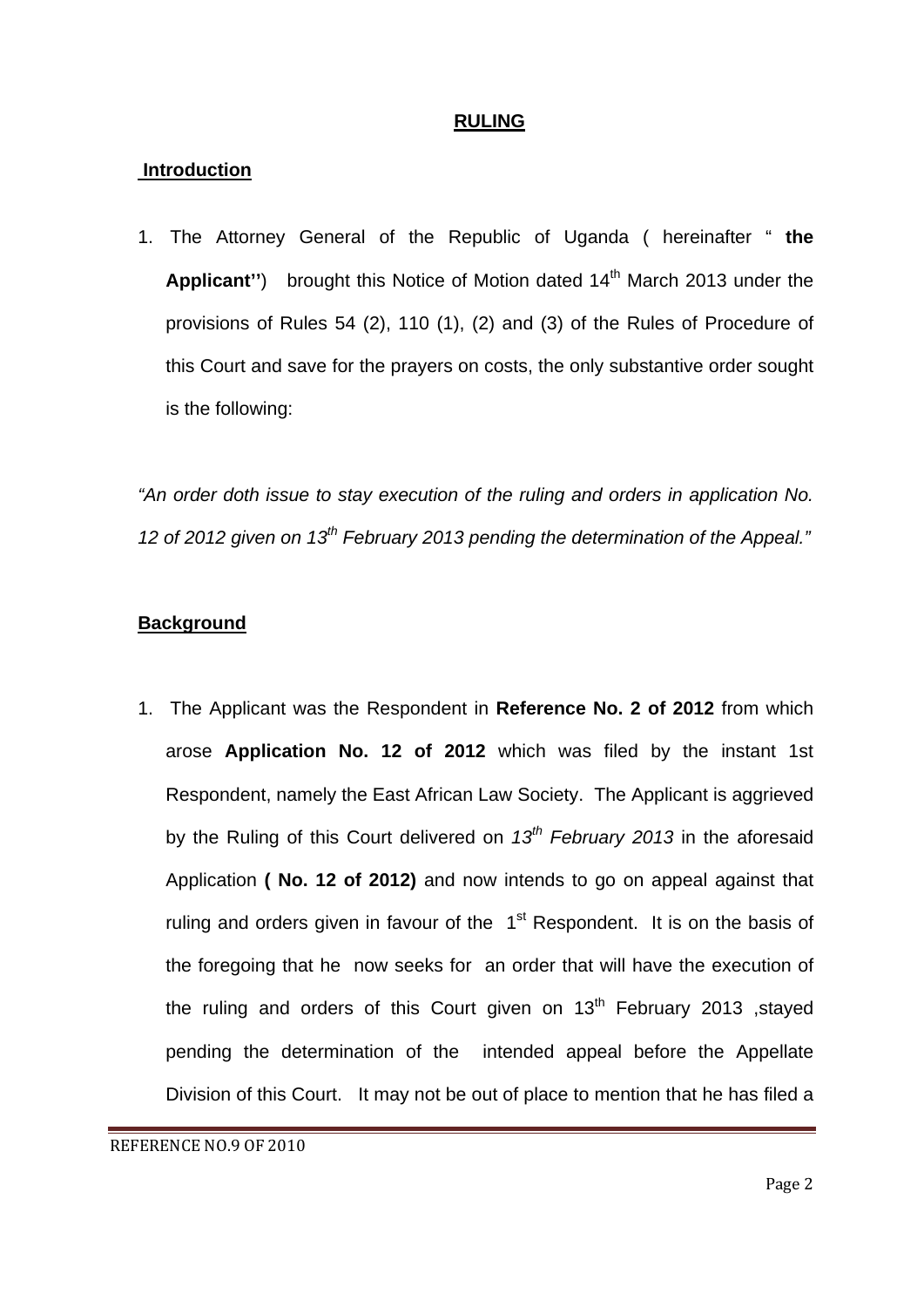Notice of Appeal and that in addition, the Applicant has requested for proceedings in **Application No. 12 of 2012** to enable him to file the Record of Appeal.

- 2. A brief recount of what transpired is a necessary preface to this Application. In **Application No. 12 of 2012, the instant 1<sup>st</sup> Respondent, if we may put it in a** nutshell, craved for this Court's leave to produce additional evidence in form of documentation and electronic format after the close of pleadings in **Reference No. 2 of 2012**.
- 3. It is common ground that at the Scheduling Conference, parties had consented that all evidence would be tendered by way of Affidavits. But subsequent to the Scheduling Conference, the 1<sup>st</sup> Respondent obtained evidence which they allege could not be easily obtained to be used at the Reference as it necessitated **"surmounting of diplomatic hurdle and corporate red-tape**".
- 4. It was against that background that they brought a Notice of Motion dated 2<sup>nd</sup> September, 2012 under the provisions of Rule 46 (1) of the Rules of this Court seeking for the following substantive order: **"That this Honourable Court be pleased to grant leave to the Applicant to produce additional evidence in form of documentation and electronic format after the close of pleadings**.**"**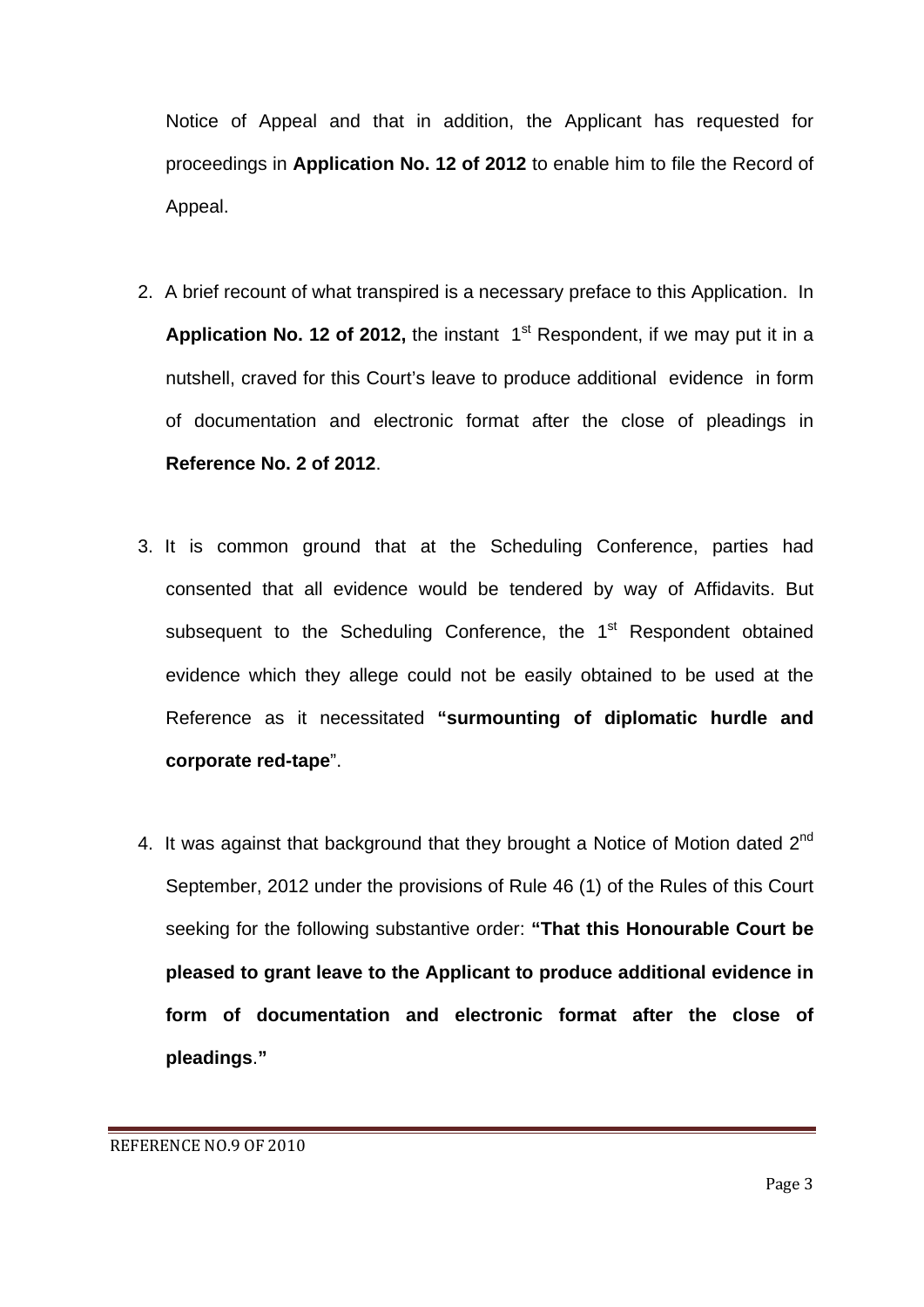5. It is again common ground between the parties that this Court allowed the application and had this to say:

*"In a nutshell, it is our view that the import of Rule 46(1) is to ensure that no evidence is shut out even after pleadings have closed and to enable the Court exercise discretion whenever necessary to do so and to afford an opposing party adequate opportunity to comment on and rebut the new evidence tendered by the other party and if necessary, file fresh evidence to contradict it."* 

*In conclusion, we find no credible reason to deny the Motion and will now allow it in the following terms:* 

- *(i) The Applicant, the East African Law Society, shall be granted leave to produce additional evidence in Reference No. 2 of 2012 pending before this Court for determination.*
- *(ii) The evidence to be produced shall be in the form of documentation and also in electronic format.*
- *(iii) The additional evidence shall be served upon the Respondents within 21 days of this Ruling.*
- *(iv) The Respondents are at liberty to file any evidence in rebuttal within 21 days of service of the additional evidence.*
- *(v) Parties will thereafter appear for directions on how to proceed with the matter.*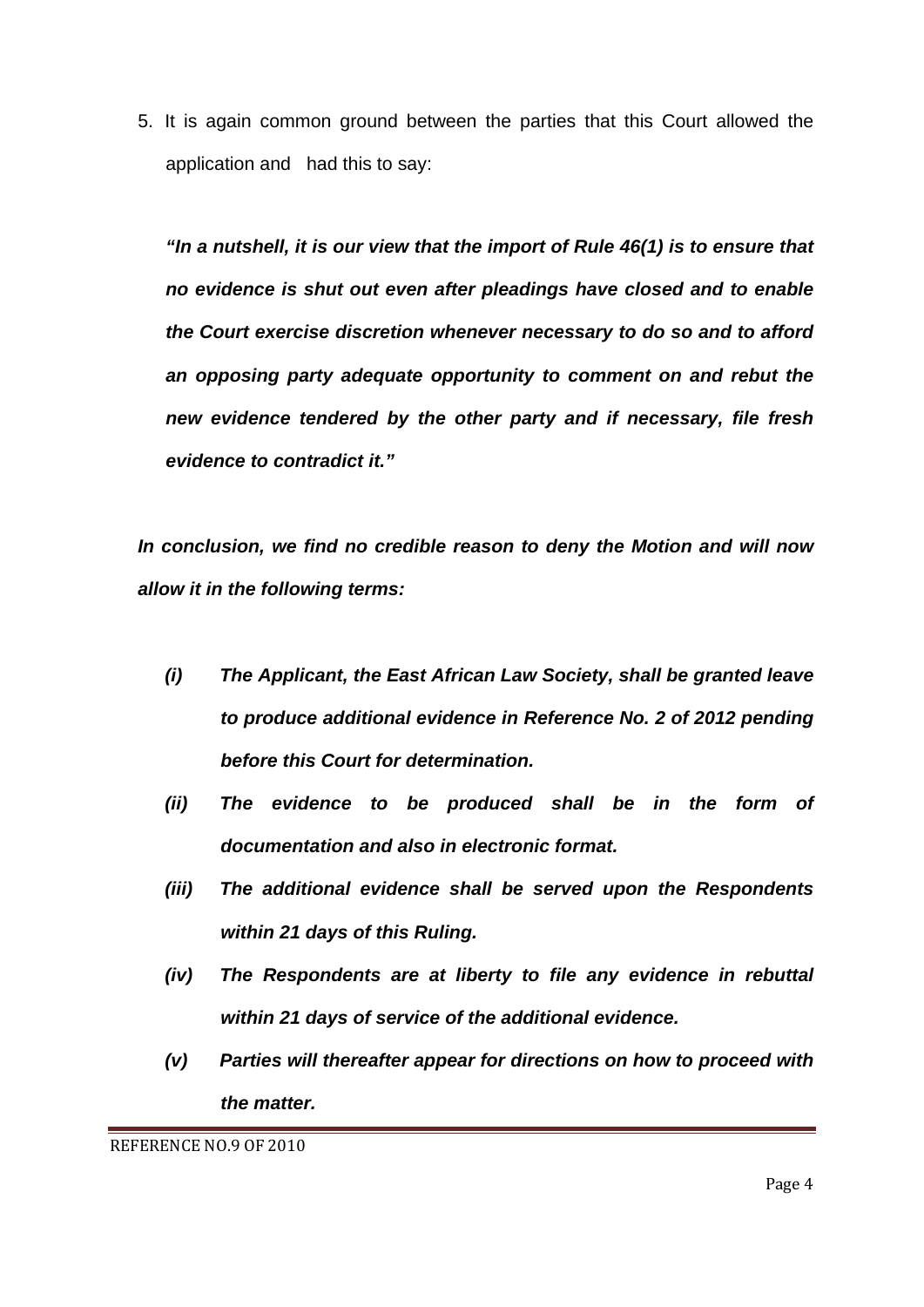# *(vi) Costs of the Motion will abide the determination of Reference No. 2 of 2012. Orders accordingly."*

7. It is the above orders that triggered the Instant Application.

### **Grounds of the Application**

- 8. The instant Application is based on the following grounds, contained in the affidavit of Mr. Cheborion Barishaki, the Director Civil Litigation, sworn on 7<sup>th</sup> March 2013 on behalf of the Applicant. Briefly stated they are:
	- i. That the Applicant lodged a Notice of Appeal against the whole Ruling in **Application No. 12 of 2012** and accordingly requested for the record of proceedings to enable him file a record of appeal.
	- ii. That substantial loss will result to the Applicant unless the order is made.
	- iii. That the intended appeal has high chances of success.
	- iv. That if this Court does not grant a stay of execution of the orders in **Application No. 12 of 2012**, it will render the intended appeal nugatory.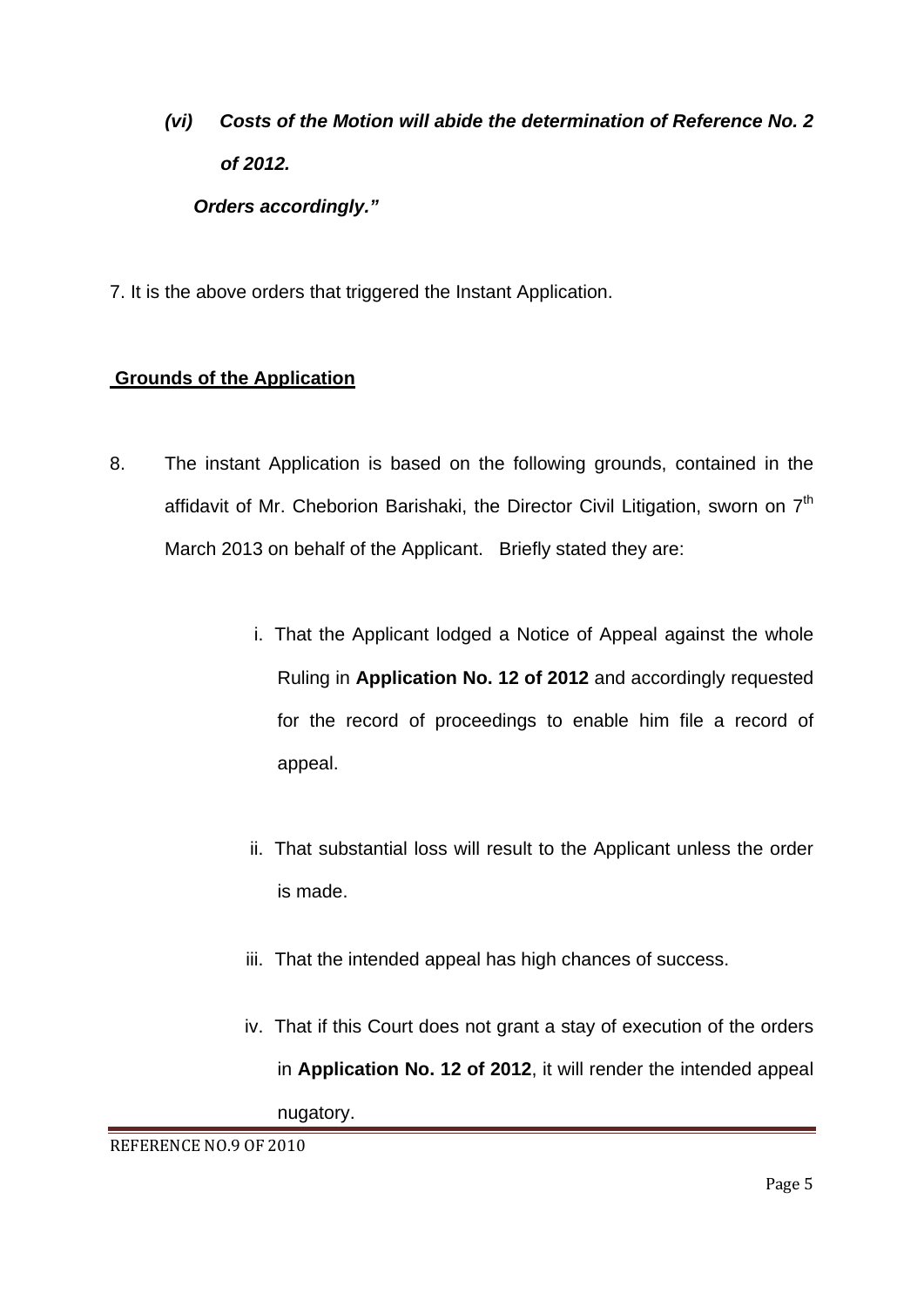- v. That if this Court does not grant a stay of executive the orders in this **Application No. 12 of 2012**, the Applicant shall suffer extreme prejudice in as far as all prior proceedings including conferencing and submissions shall be rendered nugatory and would likely result in a mistrial.
- vi. That this Application has been brought without any unreasonable delay.
- vii. That it is just and equitable in the circumstances that this Court orders for a stay of execution of the orders issued in **Application No. 12 of 2012** pending hearing and final determination of the intended Appeal to the Appellant Division.
- 9. The  $2^{nd}$  Respondent filed no response to the Application while the  $1^{st}$ Respondent elected to proceed under Rule 41 of the Court's Rules of Procedure and filed no Affidavit, but relied on preliminary points of objection filed on 3<sup>rd</sup> May 2013. The preliminary points of objection are the following:
	- (i) That the application is an abuse of the process of the Court in so far as the same has been overtaken by events, i.e. that the application seeks to stay the execution of orders of this Court issued and/or given on  $13<sup>th</sup>$  February, 2013 which are spent and not available for challenge in any way.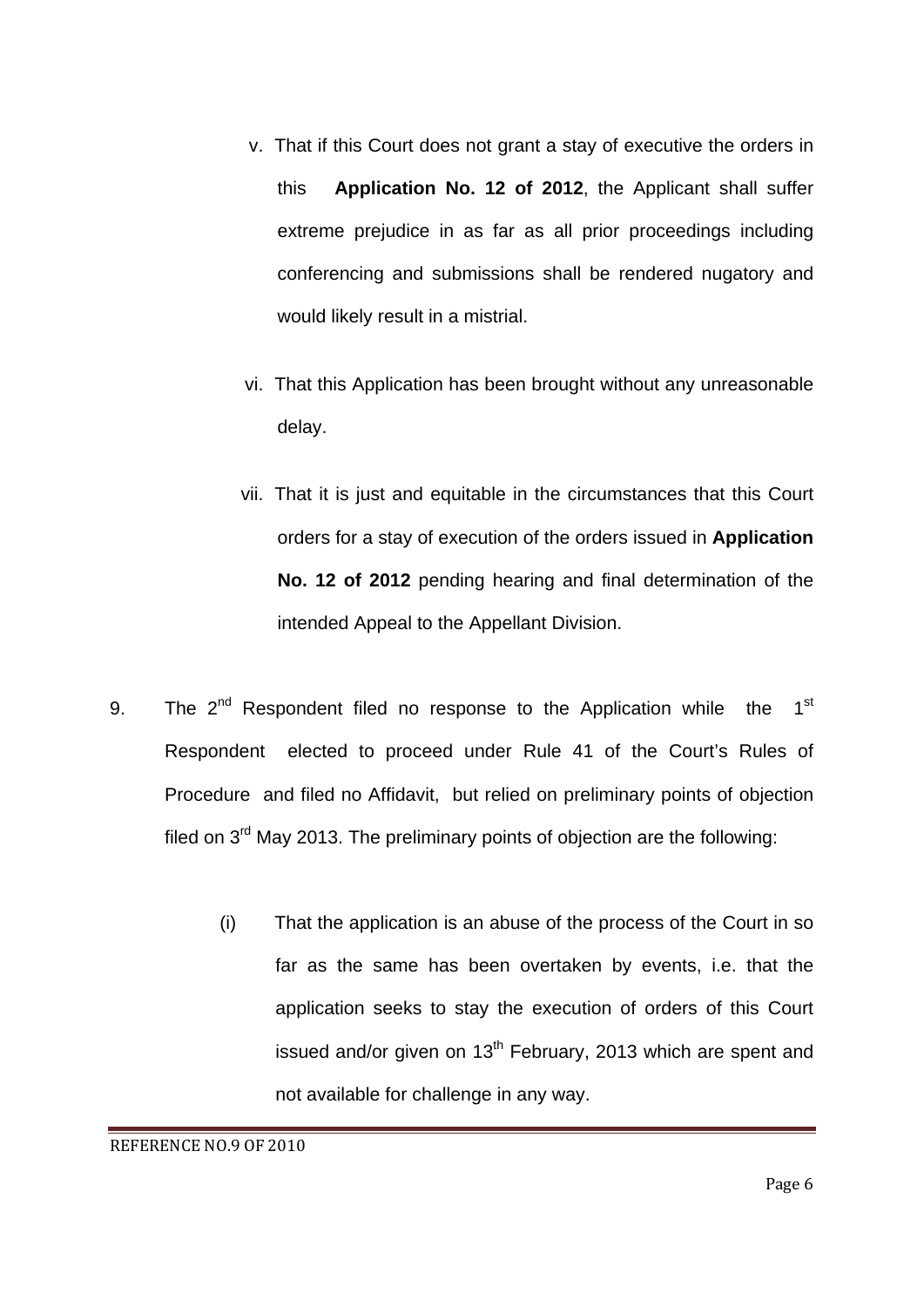- (ii) The Application as drawn and crafted does not relate to a decree; only a decree is capable of execution while an order is capable of compliance, obedience, observance and being abided by.
- (iii) The Application is devoid of merit, lacks foundation and is fatally defective in as much as it is misconceived.

It is the Respondent's argument, in a nutshell, that the order should not be granted.

#### **Submissions**

- 10. Mr. Mwaka, Principal State Attorney, who appeared for the Applicant, in his submissions, told the Court that when it comes to an application for stay of execution the law provides for a number of conditions to be met. The conditions are:
- 11. One, that an Appeal must have been filed. He, however, admitted that there has been debate as to when an appeal is effectively filed and one contention is that an Appeal is effectively filed when the memorandum of appeal is filed. But, that there are also judicial authorities which say that mere filing of a Notice of Appeal is sufficient and he preferred the latter argument. In support of this contention he referred us to a decision of the High Court of Uganda at Kampala, namely, **Application No. 178 of 2005 Sewankambo Dickson Vs**

REFERENCE NO.9 OF 2010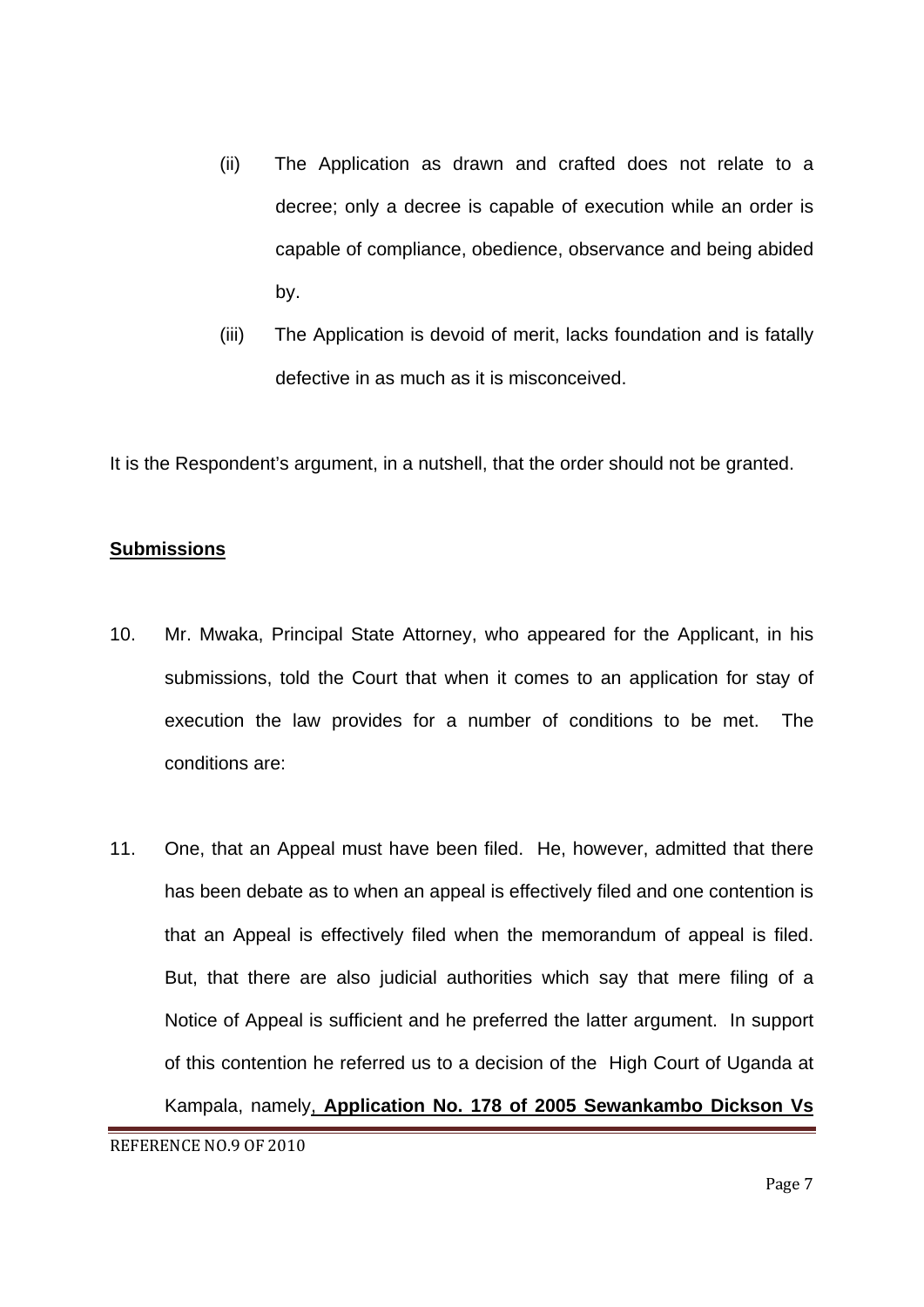**Ziwa Abby [EA] 227** which quoted with approval a decision of the defunct East African Court of Appeal, namely **Ujgar Singh Vs Rwanda Coffee Estates Ltd. [1966] E. A 263** where Sir Clement De Lestang, Ag. V. P. stated *inter- alia* that **"…It is only fair that an intended Appellant who has filed a notice of appeal should be able to apply for a stay of execution to the Court …as soon as possible and not have to wait until he has lodged his appeal to do so."** 

- 12. It was further submitted by Mr. Mwaka, that over the years, Courts have established three conditions for determination of applications for stay of execution:-
	- (a) That substantial loss may result to the Applicant unless the order of stay is made;
	- (b) That the application has been made without unreasonable delay; and
	- (c) That security for costs has been given by the Applicant.
- 13. Mr. Mwaka avers that substantial loss may result if the execution of the impugned orders of this Court are executed in that the 1st Respondent (then the Applicant) was in effect allowed to produce open-ended evidence which traverses Masaka, Lira and Jinja areas instead of the original incidents around the city of Kampala. It is his submission therefore that, since the new incidents are over one hundred (100) this is more or less twenty (20) times more than the original evidence which was filed. He further contended that if the new affidavit were allowed, it will have the effect of introducing evidence

REFERENCE NO.9 OF 2010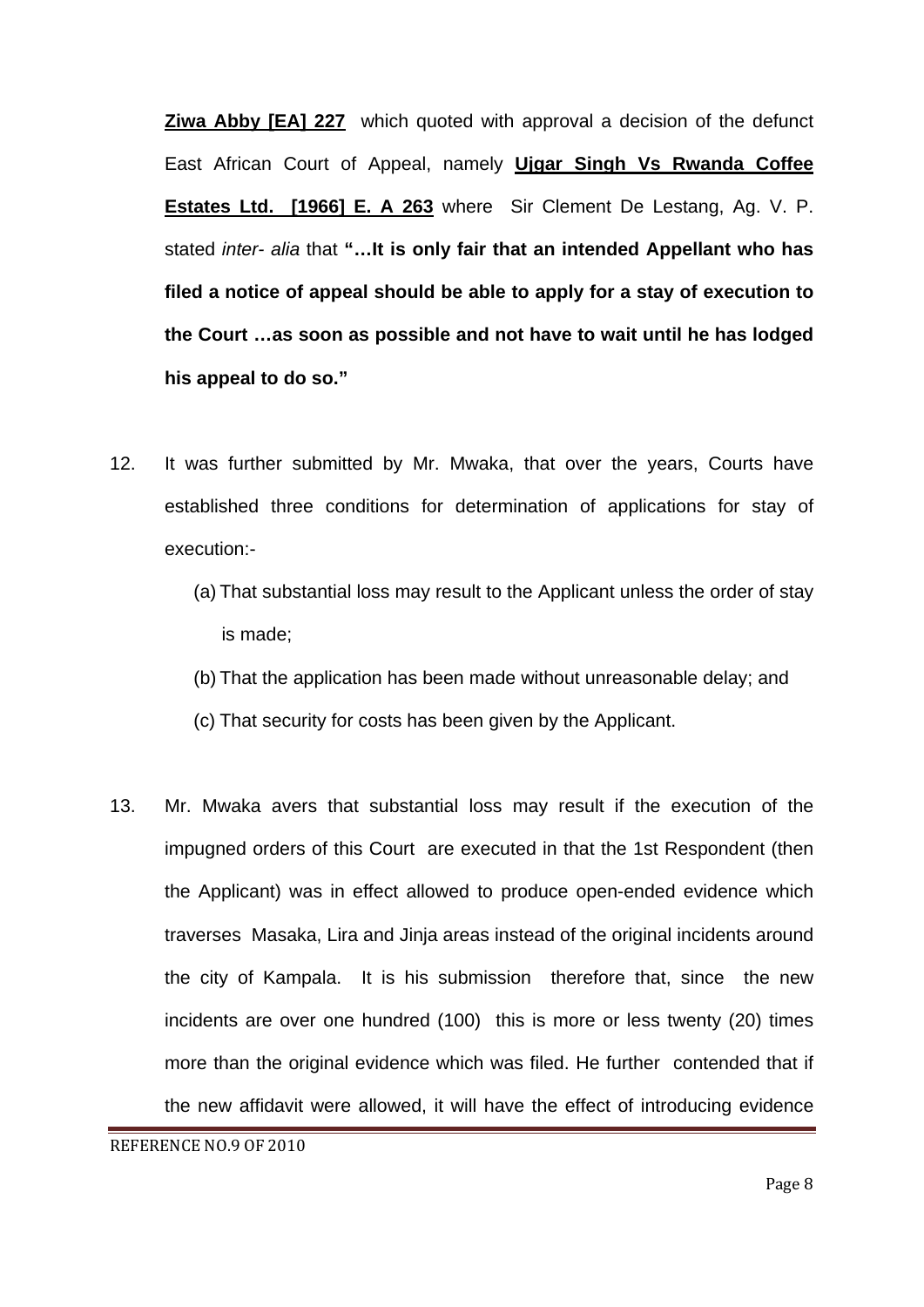which would absolutely change the nature and character of the whole Reference to the prejudice and suffering of the Applicant. He then referred us to the recent decision of the Supreme Court of Kenya in **Petition No. 5 of 2013 – Raila Odinga v The Independent Electoral and Boundaries Commission and 3 Others as consolidated with Petitions No. 3 and 4 of 2013** where the Court rejected filing of further affidavits for a number of reasons including the Constitutional limitation of time within which to determine the Petition. In that case, Mr. Mwaka contended that the further affidavit was rejected at Conferencing whereas in this case, Conferencing had already been done, pleadings were closed and even submissions had been completed before the new evidence was introduced.

- 14. Mr. Mwaka's next line of attack was that if the instant application is not granted, the appeal that he intends to pursue with the Appellate Division of this Court will be rendered nugatory. It is also his argument that the fifth  $(5<sup>th</sup>)$  order given in the impugned Ruling is to the effect that parties will appear for directions on how to proceed with the matter.
- 15. He contended that it is his understanding that the appearance for directions on how to proceed with this matter would be similar to conferencing and it is his argument that re-conferencing the matter will require them to file new submissions or additional submissions in view of the new evidence tendered by the  $1<sup>st</sup>$  Respondent. So, at this stage, if the order of stay of execution is not granted, the Applicant will find himself even more prejudiced than he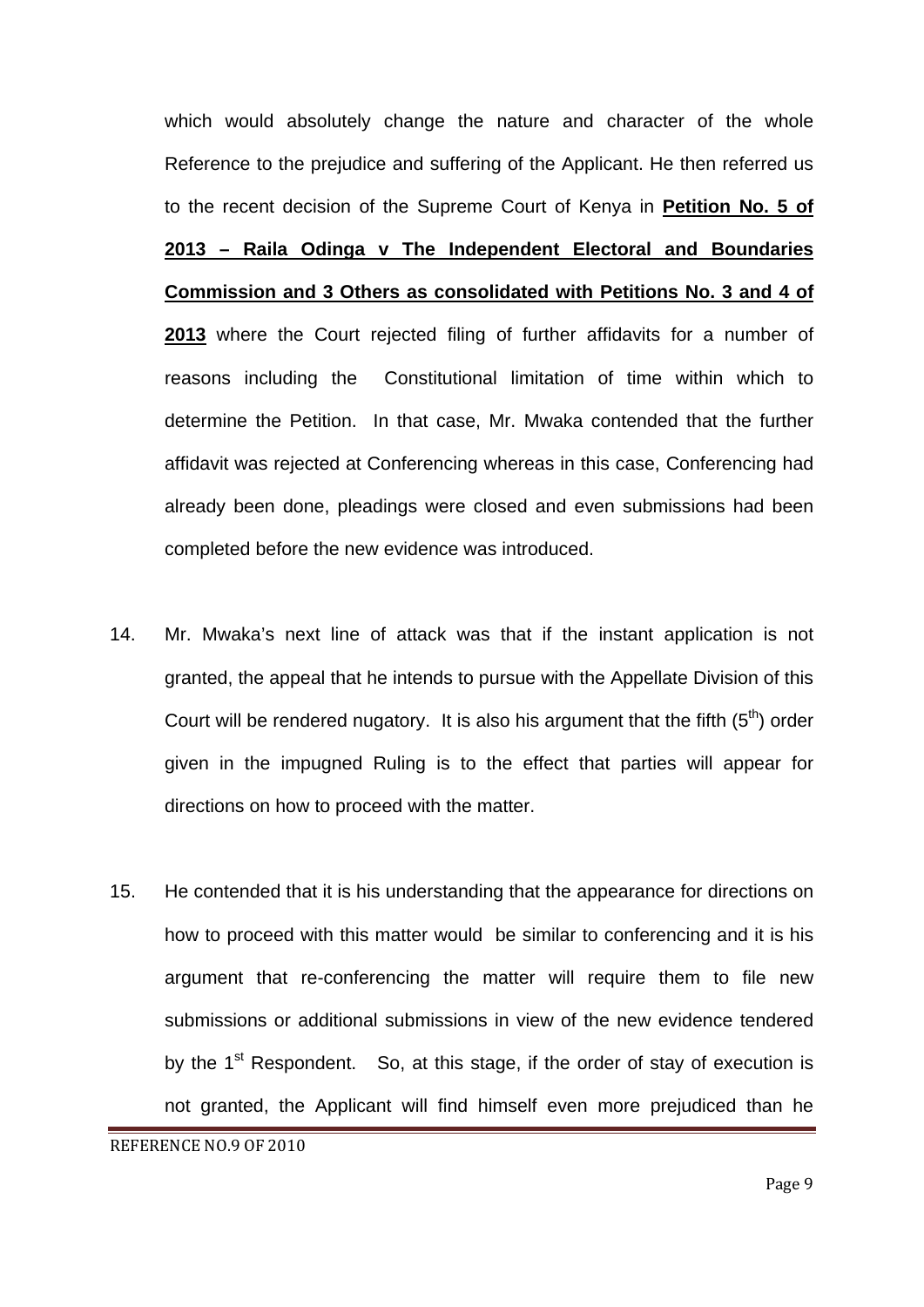already is, by *inter- alia*, lack of time and the fact that the re-conferencing would likely lead to a mistrial because of the change of the nature and character of the Reference.

- 16. It is his stance, therefore, that it is only equitable that parties be allowed to await the outcome of the decision of the Appellate Division of this Court.
- 17. On the requirement for security for costs, it is his submission that pursuant to the loud and clear provisions of Rule 115 (2) of the Court's Rules of Procedure, the Applicant is absolved from the requirement for costs. The aforesaid Rule states as follows:

**"(2). Provided that where a claimant is a Partner State, the Secretary General, or any of the institutions of the Community no security for costs shall be required"** (the emphasis is supplied).

18. It is Counsel's contention therefore that the Applicant, being a party to the Treaty, cannot be condemned to deposit security for costs as whatever funds that will come by way of security for costs would come from the Consolidated Fund of Uganda and Uganda being a sovereign State cannot be treated the same way as a Corporation and there is, therefore, no need to deposit security for costs in Court.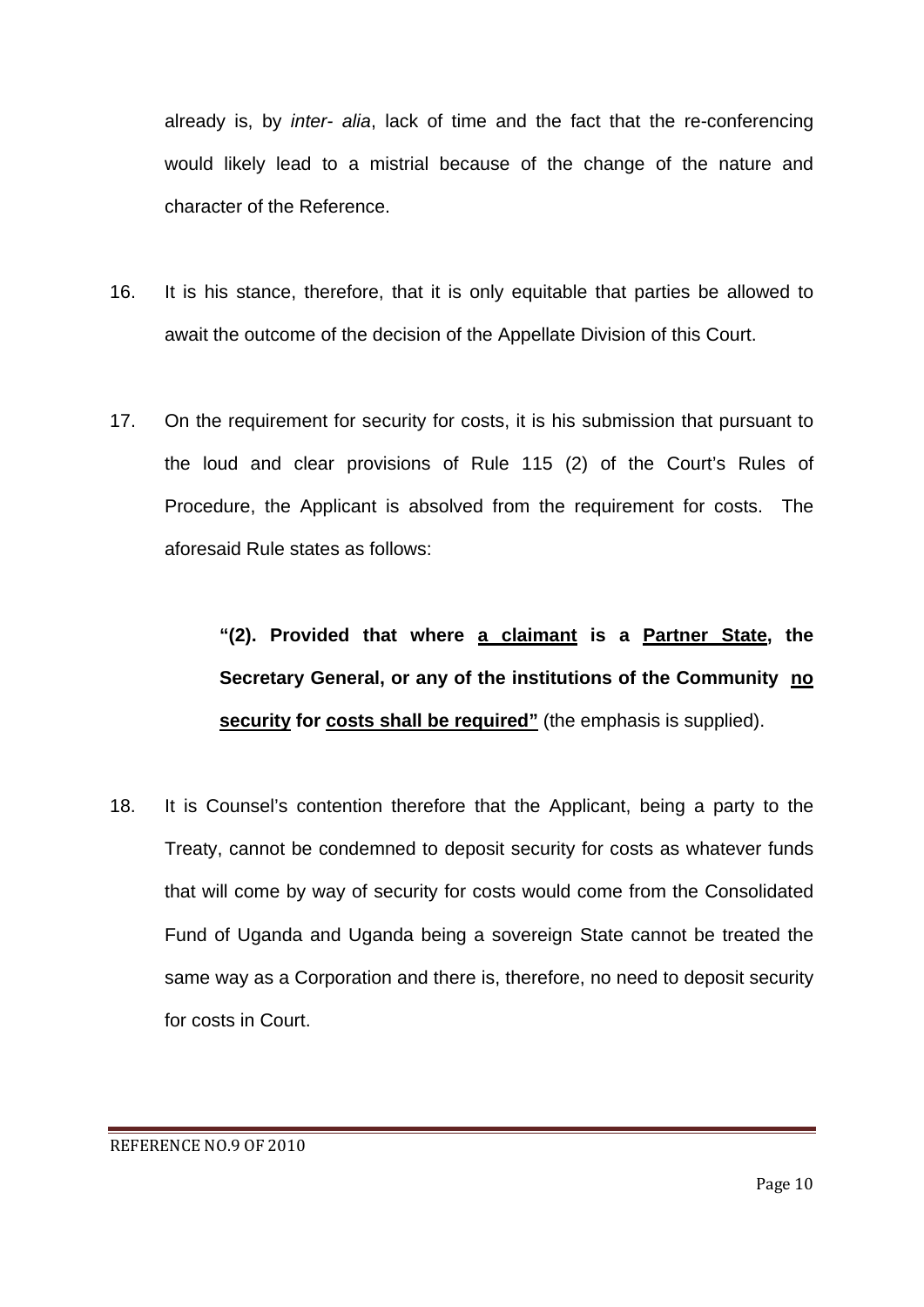- 19. Mr. Mwaka concluded his submission by saying that the Applicant by going on appeal is seeking from the Appellate Court specific guidance, inter alia, on the following:
	- (a) At what stage of the proceedings in Court can new evidence be allowed
	- (b) On what grounds? and
	- (c) How urgent should the grounds be to allow the new evidence to be presented?

For the above reasons Mr.Mwaka argues that this is a fit and proper case for grant of the orders of stay as prayed.

- 20. In rebuttal, Mr. Mtuy who represented the  $1<sup>st</sup>$  Respondent in this Application told the Court that he was resisting the Application and in support of his stance he reiterated the points he had raised in the Preliminary points of objection which are reproduced elsewhere above and we need not re-state them.
- 21. Apart from the foregoing, Learned Counsel submitted that as indicated earlier on, the 1<sup>st</sup> Respondent encountered a lot of hardship in getting the required evidence in support of their Claim, particularly the video evidence due to the political tension and insecurity prevailing in Uganda at that time.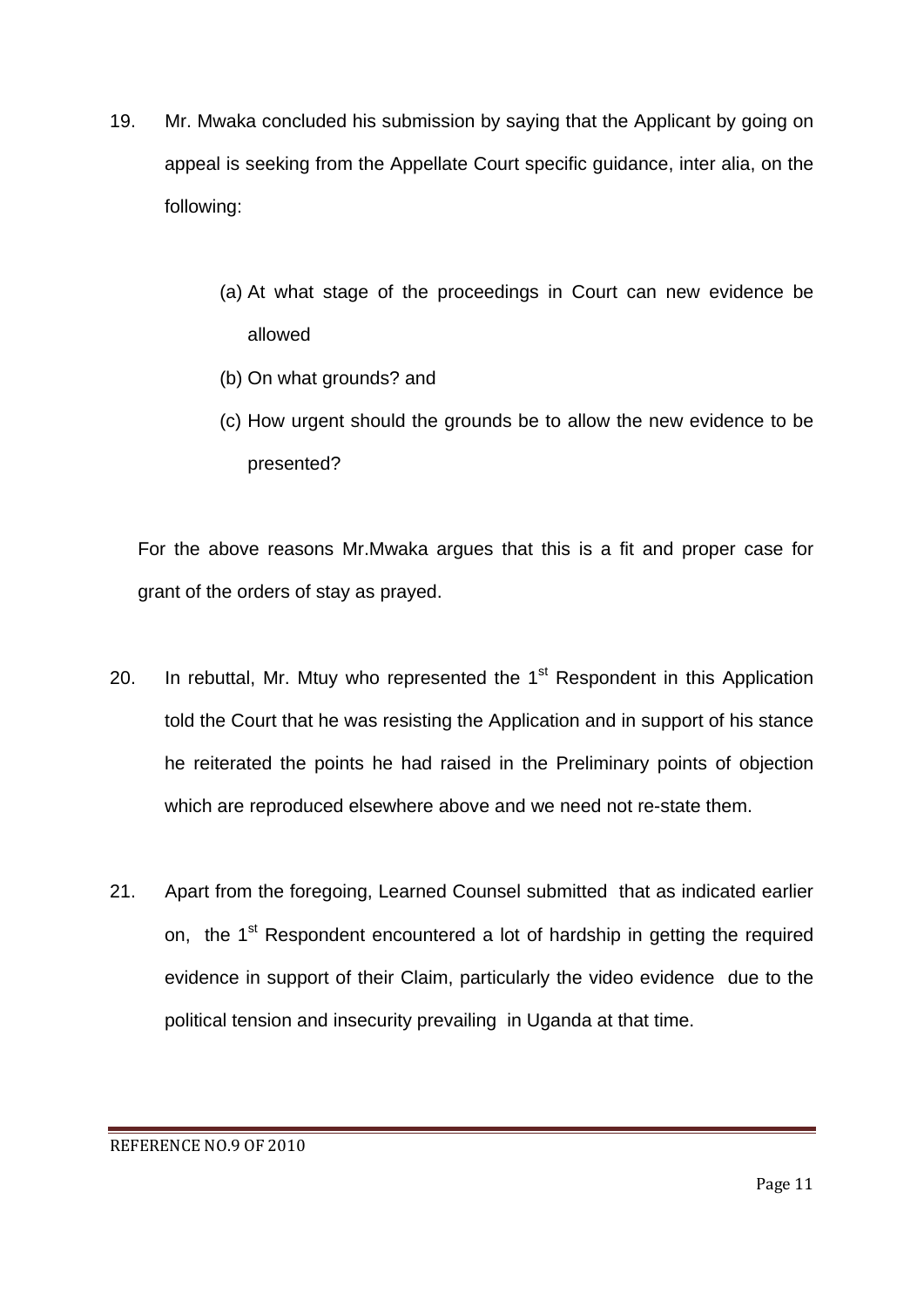- 22. It is his stance that the new evidence which was in the nature of electronic print was not only necessary but relevant to enable this Court make a fair and unbiased decision and to meet the ends of justice.
- 23. Counsel's counter-argument in respect of Mwaka's fear of a re-conference was brief and clear. He submitted that the Ruling of the Court on  $13<sup>th</sup>$  January 2013 had made it amply clear that:

**"The Respondents are at liberty to file any evidence in rebuttal within 21 days of service of the additional evidence''** (see (iv) at pg.7 of the Ruling in question).

24. It is Mr. Mtuy's argument in that regard that the Applicant is in no way prejudiced as he has ample time to file any evidence in rebuttal to the new evidence tendered by the 1<sup>st</sup> Respondent.

For the above reasons he prayed that the Application be struck out with costs.

## **Determination of the Application**

25. We have carefully addressed our minds to the arguments by both Counsel appearing and we opine as follows: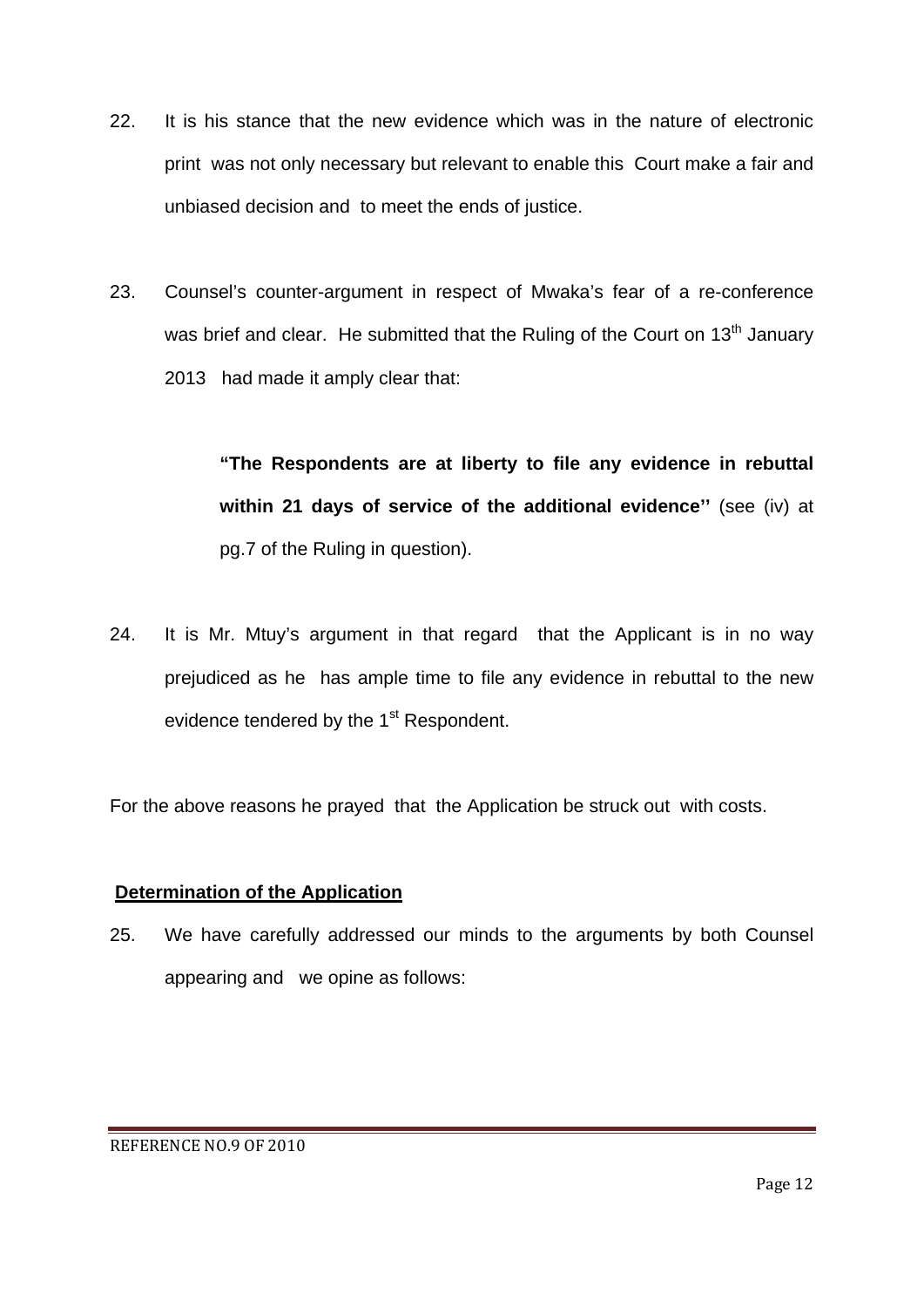- 26. One, that we note that the Applicant herein has only lodged the notice of appeal and not the record of appeal although he has applied for the said record.
- 27. We are alive to the fact that like Bamwine J stated **in Sewakambo**(supra) authorities appear inconsistent on this area of Law, some stating that the lodgment of a notice of appeal is an intention to appeal and cannot amount to the actual appeal that must be lodged by filing a memo of appeal, record of appeal, payment of fees and security for costs (see **G. N. Combined (U) Ltd – vs.- A. K. Detergents (U) Ltd H.C.C.C No. 384 of 1994** reproduced in**[ 1995] iv KARL 92** )
- 28. On our part, we fully agree with the reasoning in **Ujagar Singh** (Supra) and the **Sewankambo** case (supra) and we respectfully associate ourselves with the position that a notice of appeal is a sufficient expression of an intention to file an appeal as rightfully submitted to us by Mr. Mwaka and that such an action is sufficient to found the basis for grant of orders of stay in appropriate cases.
- 29. Two, having so found and held, we will now consider whether the instant Application meets the requirements for orders of stay of execution as prayed namely;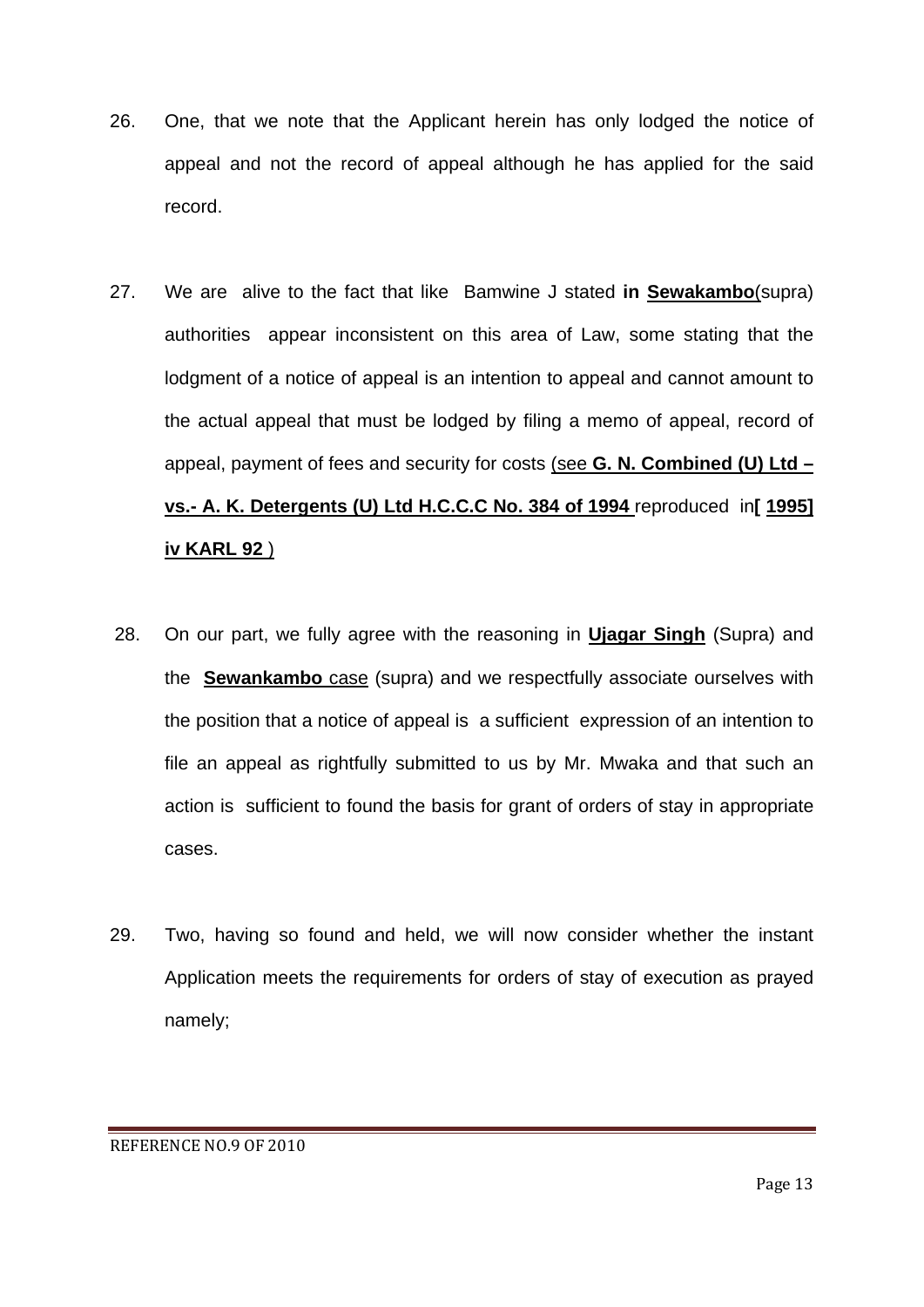- (a) That substantial loss may result to the applicant unless the order of stay is made;
- (b) That the application has been made without unreasonable delay; and
- (c) That security for costs has been given by the Applicant.
- 30. On the first requirement, Mr.Mwaka's main argument was that the impugned Ruling, in essence, added new causes of action to the Reference at the close of the case and long after submissions had been filed and the only action remaining to be undertaken before judgment was the highlighting of those submissions. The effect was that the Applicant was greatly prejudiced and was ambushed by the new evidence tendered by the 1<sup>st</sup> Respondent. That therefore, he was unable to effectively respond to the new issues raised as the character and nature of the Reference as initially filed had completely changed.
- 31. Mr. Mwaka , therefore ,contended that the orders sought would have the effect of maintaining the *status quo* to enable the Applicant seek from the Appellate Division of this Court, guidance on what he described as **"the fundamental issues, as to what stage in the course of proceedings can new evidence be adduced and on what grounds."**

That failure to grant the orders of stay would render the appeal preferred by the Applicant nugatory and he will thereby suffer substantial loss.

REFERENCE NO.9 OF 2010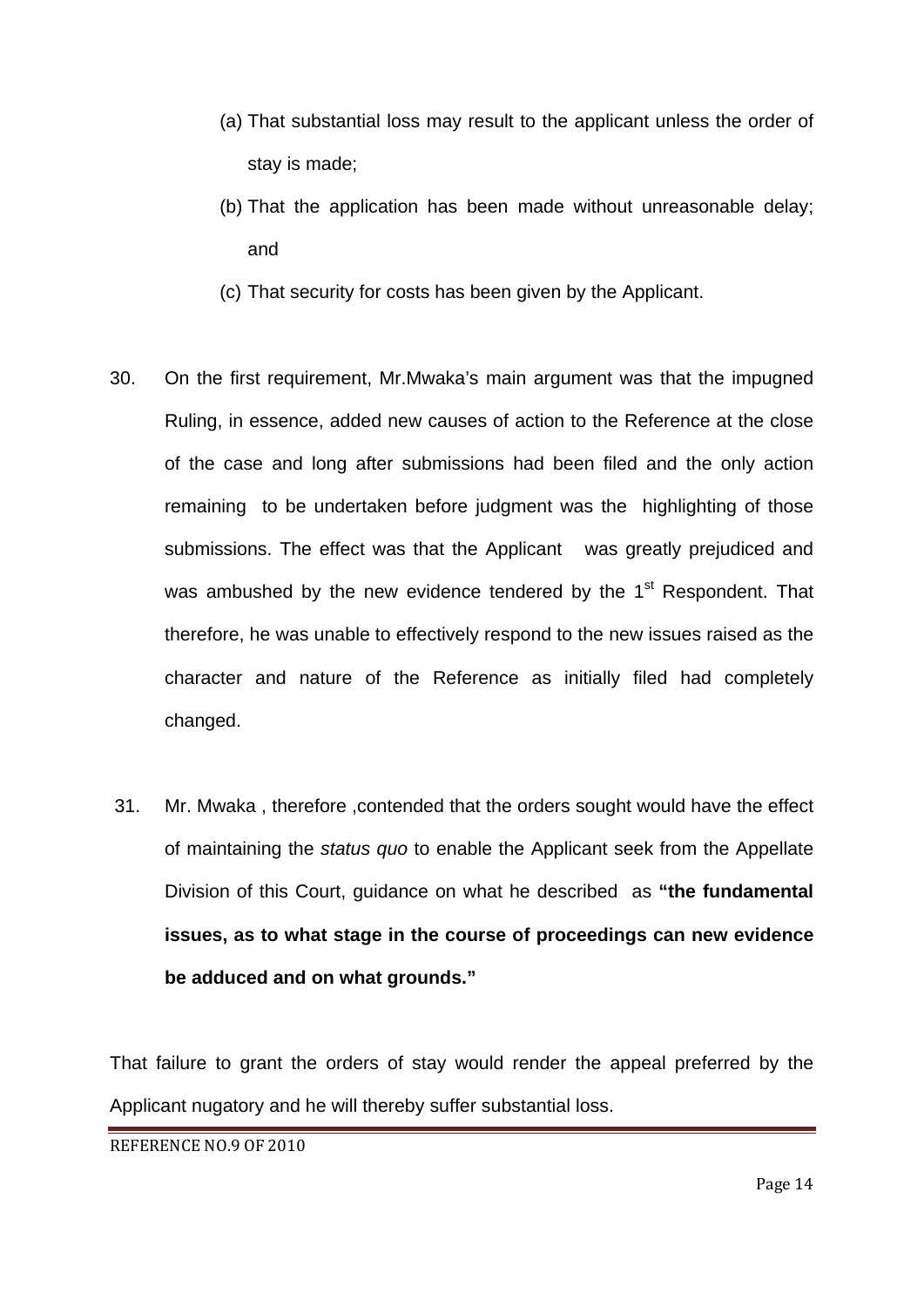- 32. Mr. Mwaka's arguments on this limb were not, in our considered view, seriously and meaningfully assailed by Mr. Mtuy. The latter, as we have shown much earlier in this Ruling, filed Preliminary points of Objection on three Points of Law but in fact all were issues of fact that were not vindicated by way of evidence in an affidavit as the law and practice would demand. With respect to the Learned counsel, we find no substance in the points raised by Mr. Mtuy, and so we propose to dispose of them only very briefly by saying that they are misconceived and incompetent, in that in the impugned Ruling (the subject matter of the instant Application), we gave seven orders and todate only one of them has been complied with. It cannot, therefore, be said that the "**instant Application is an abuse of the Court process in that the impugned orders have been fully complied with or that what the Applicant seek to stay is spent and not available for challenge in any way."**
- 33. In view of all the foregoing, we are of the firm view that the Applicant has satisfied the first requirement because this Court is alive to the fact that if it continues with the hearing of Reference No.2 of 2012,the intended appeal will be rendered nugatory and the Applicant will be prejudiced and suffer loss if that appeal were to succeed.
- 34. As regards the second requirement, namely, that the Application has been made without unreasonable delay, we opine as follows:

REFERENCE NO.9 OF 2010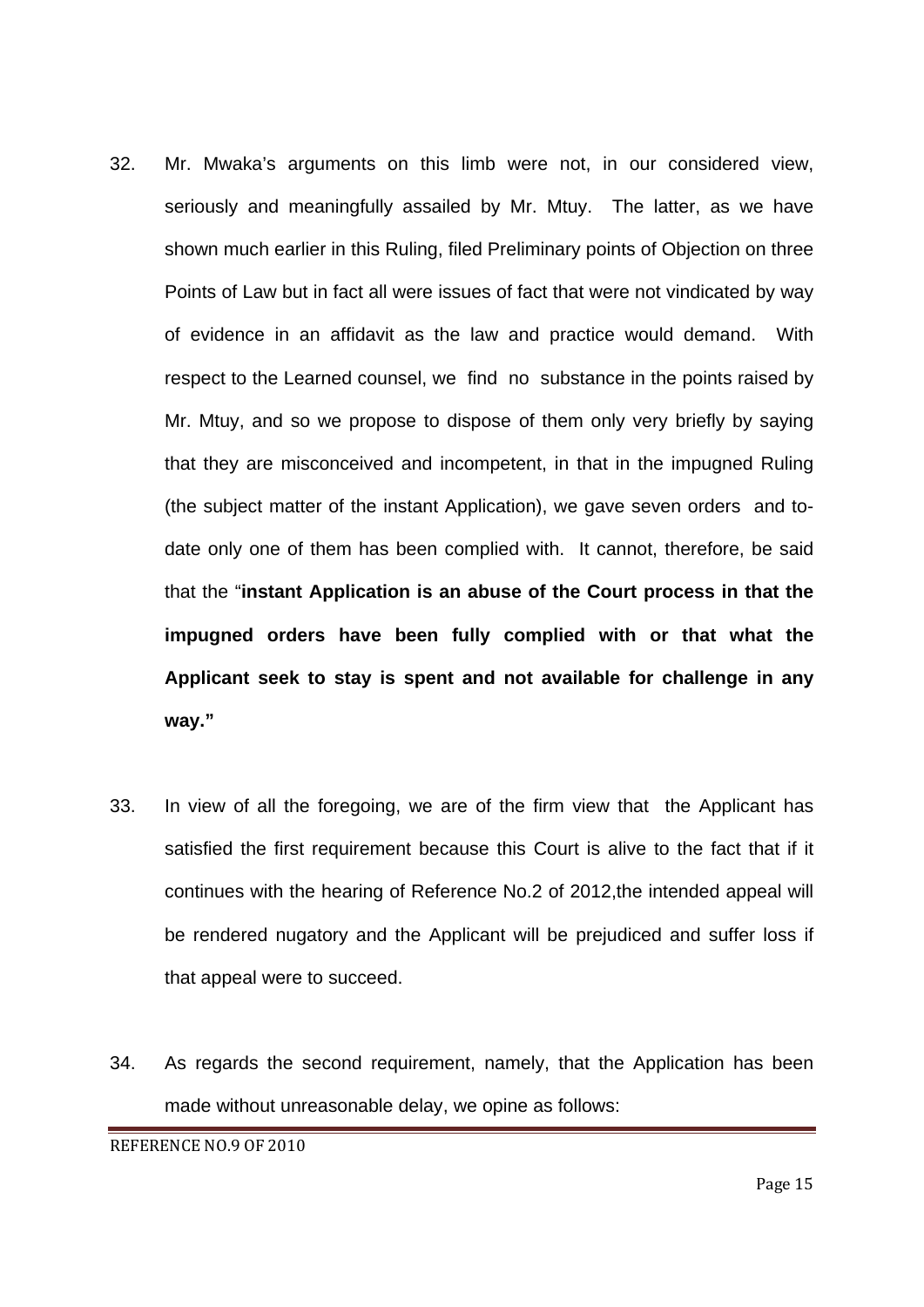- 35. The impugned Ruling was delivered on 13<sup>th</sup> February 2013 and the Applicant lodged a Notice of Appeal on  $4<sup>th</sup>$  March and accordingly on the same day requested for the records of proceedings to enable him file a record of appeal. Happily, he was not challenged on this. It cannot, therefore, by any stretch of imagination be said that there was a delay on the part of the Applicant. It does appear to us that the Application was made without unreasonable delay.
- 36. We, accordingly, find and hold that the second requirement is also in the Applicant's favour.
- 37. This leaves only the third requirement, namely, payment of security for costs. The Applicant in the instant Application is the Attorney General of the Republic of Uganda. Mr. Mwaka has urged us to invoke the provisions of Rule 115 (2) of the Court's Rules of Procedure to exempt him from the requirement of security of costs.
- 38. We need not labour on this point as the aforesaid provision is loud and clear that **"where a Claimant is a Partner State, the Secretary General or any of the institutions of the Community, no security for costs shall be required."** (the underscoring is ours). The Applicant has been sued for and on behalf of the Republic of Uganda which is a Partner State and therefore exempt from the requirement for payment of security for costs.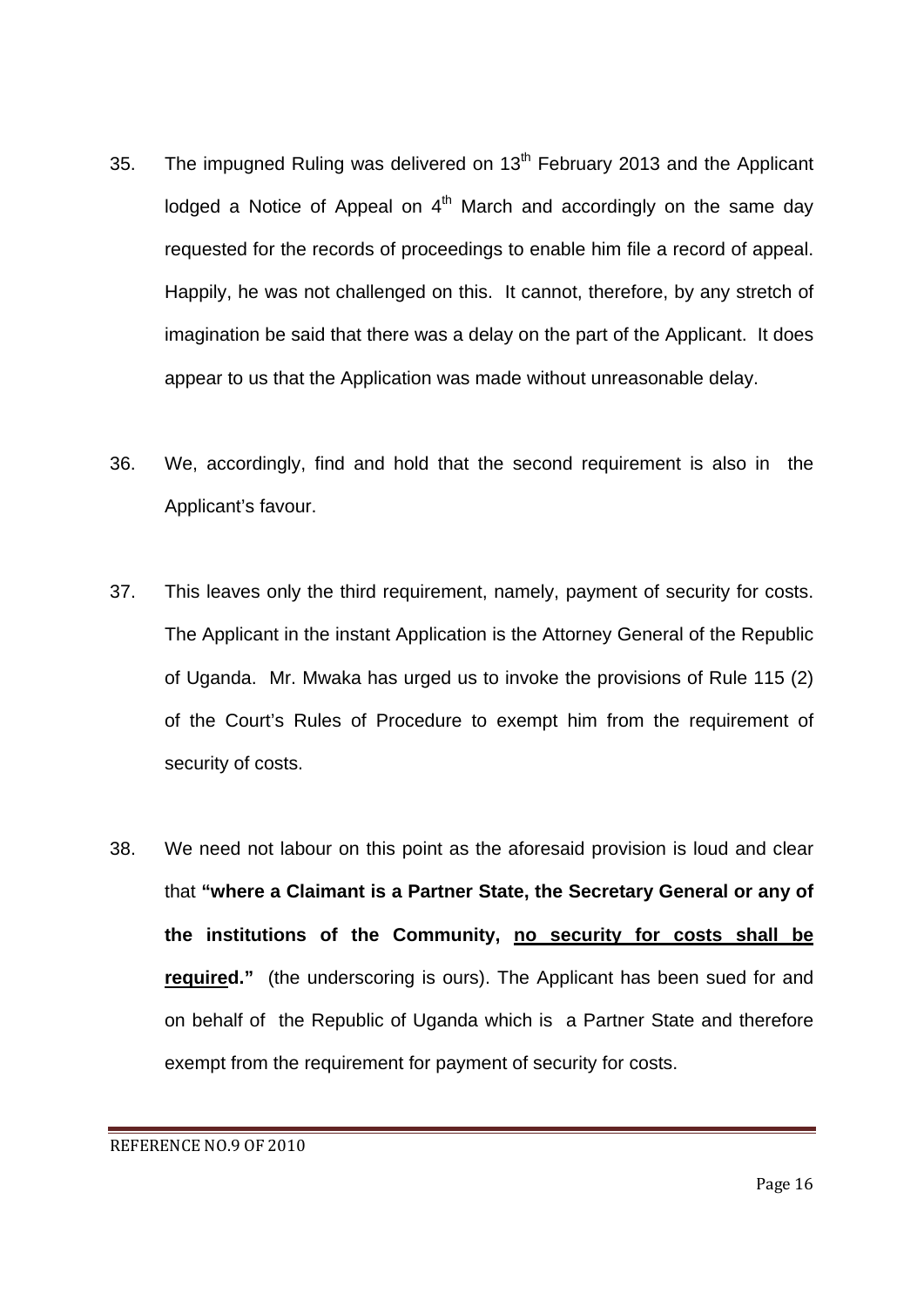39. Before we leave this matter, we wish to say the following:

That pursuant to Rule 1 (2) of this Rules of this Court, this Court has inherent powers to grant the Applicant's prayers. The aforesaid Rule gives the Court inherent power to:

**"Make such orders as, may be necessary for the ends of Justice……"** 

The main principle to be applied is whether the dictates of justice so demand. This court has done so in a number of similar cases. (See **The Attorney General of Uganda vs the East African Law Society – Application No.7 of 2012** and very recently in **Angela Amudo vs the Secretary General of the East African Community Case No.1 of 2012)** 

40. In view of the foregoing, we accordingly grant the Application as prayed, and order that:

> a) The orders issued in **Application No.12 of 2012** be stayed pending the determination of an intended appeal by the Applicant, which must be filed strictly in accordance with Rules of this Court.

> b) The costs of the application shall abide the outcome the intended Appeal.

41. We so order.